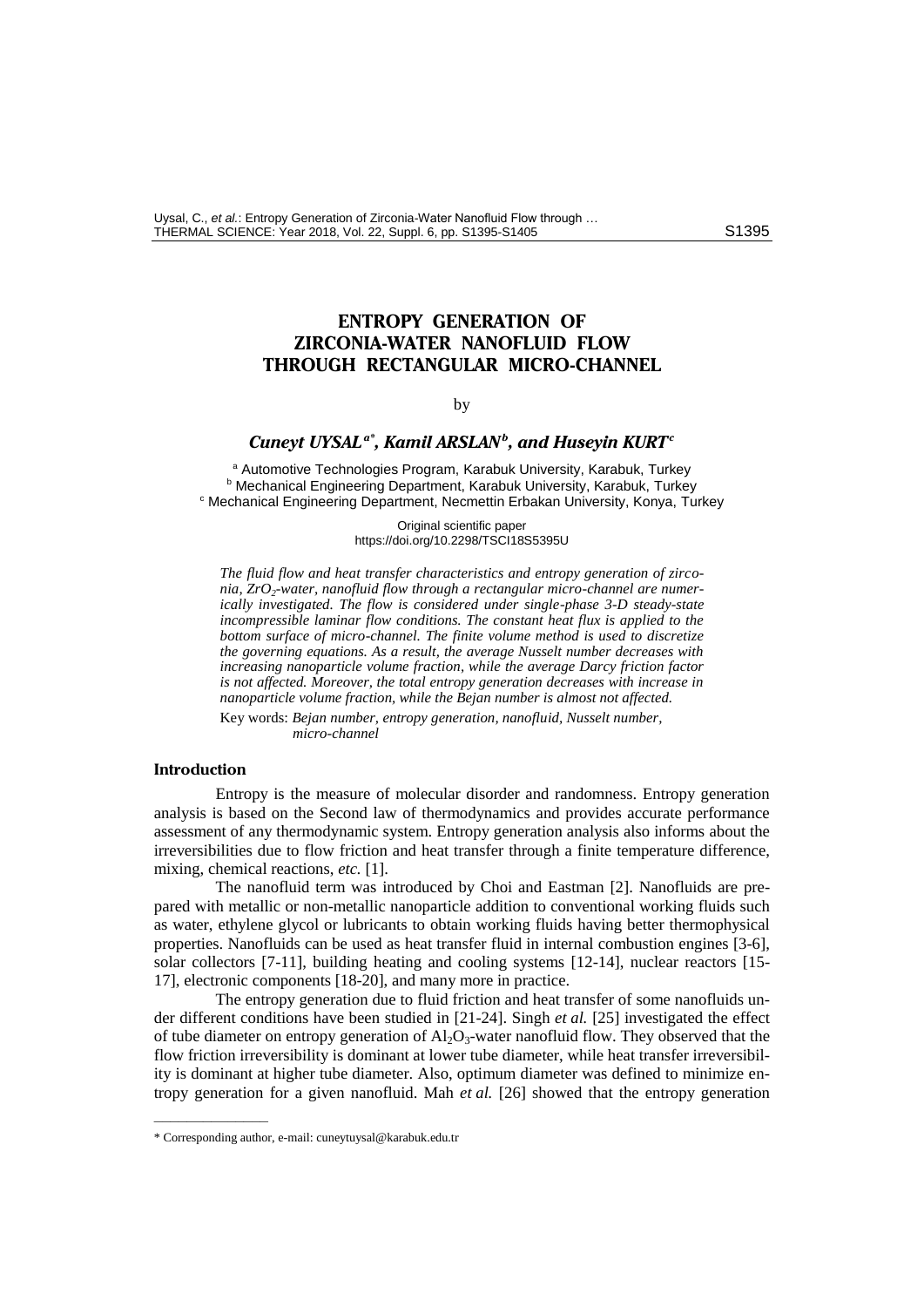significantly increases when the viscous dissipation effect is taken into account for fully developed forced convection of  $A_1<sub>2</sub>O<sub>3</sub>$ -water nanofluid flow through circular micro-channels. Ting *et al.* [27] investigated the entropy generation of  $\text{Al}_2\text{O}_3$ -water nanofluid flow in asymmetrically heated porous micro-channel with solid-phase heat generation. It was reported that entropy generation decreases with decrease in internal heat generation. It was also found that the entropy generation can be reduced as much as 42%, when the suspended nanoparticle is smaller than threshold size. Rashidi *et al.* [28] derived a mathematical formulation to calculate entropy generation of Cu-water, CuO-water, and  $Al_2O_3$ -water nanofluid flow over a rotating porous disk under MHD effect. Rashidi *et al.* [29] used homotopy analysis method, artificial neural network, and particle swarm optimization to minimize entropy generation for flows over a rotating disk under uniform vertical magnetic field. Rashidi *et al.* [30] studied the change of entropy generation and Bejan number with magnetic interaction number for flows over a rotating disk. Sheikholeslami *et al.* [31] investigated the forced convection heat transfer in a lid driven semi annulus enclosure filled with  $Fe<sub>3</sub>O<sub>4</sub>$ -water nanofluid under non-uniform magnetic field. It was reported that Nusselt number is directly proportional with Reynolds number and nanoparticle volume fraction, while it is inversely proportional with Hartmann number.

Limited studies exist in the literature about thermal and hydrodynamic performance of ZrO2-water nanofluid flow. Goharshadi and Hadadian [32] investigated the rheological properties of  $ZrO_2$ -ethylene glycol nanofluids. Haghighi *et al.* [33] studied the thermal conductivity and single phase laminar convective heat transfer of  $Al_2O_3$ -water,  $ZrO_2$ -water, and TiO2-water nanofluids in a microtube. Haghighi *et al.* [34] also investigated the convective heat transfer coefficient of  $Al_2O_3$ -water,  $ZrO_2$ -water, and TiO<sub>2</sub>-water nanofluid inside straight tube under both laminar and turbulent regime. They found that maximum convective heat transfer enhancement is obtained to be  $23%$  for  $Al_2O_3$ -water nanofluid and followed by  $ZrO<sub>2</sub>$ -water and TiO<sub>2</sub>-water nanofluids with 15% and 8%, respectively. Purohit *et al.* [35] studied the laminar forced convective heat transfer of  $ZrO<sub>2</sub>$ -water and TiO<sub>2</sub>-water nanofluid flow. It was reported that the entropy generation slightly decreases with nanoparticle addition to base fluid under same Reynolds number.

In this study, the entropy generation and laminar convective heat transfer characteristics of  $ZrO<sub>2</sub>$ -water nanofluid through a rectangular micro-channel have been numerically investigated. In the analysis, different nanoparticle volume fractions of  $ZrO<sub>2</sub>$ -water nanofluid are used. Constant heat flux of 1000  $W/m^2$  is applied to the bottom surface of micro-channel. The convective heat transfer coefficient, Nusselt number, pressure drop, Darcy friction factor, entropy generation, and Bejan number have been determined.

#### **Mathematical modelling**

Micro-channels are used for cooling of electronic devices in practice. In this study, a rectangular micro-channel is modeled to analyze. The hydraulic diameter and length of rectangular micro-channel are defined to be 150 μm and 5 cm, respectively. The aspect ratio  $(a \equiv H/W)$  of micro-channel is defined to be 1.6 and height, *H*, and width, *W*, of micro--channel are calculated by:

$$
D_{\rm h} = \frac{4A}{P} = \frac{2HW}{H+W} \tag{1}
$$

The dimensions of rectangular micro-channel are given in tab. 1.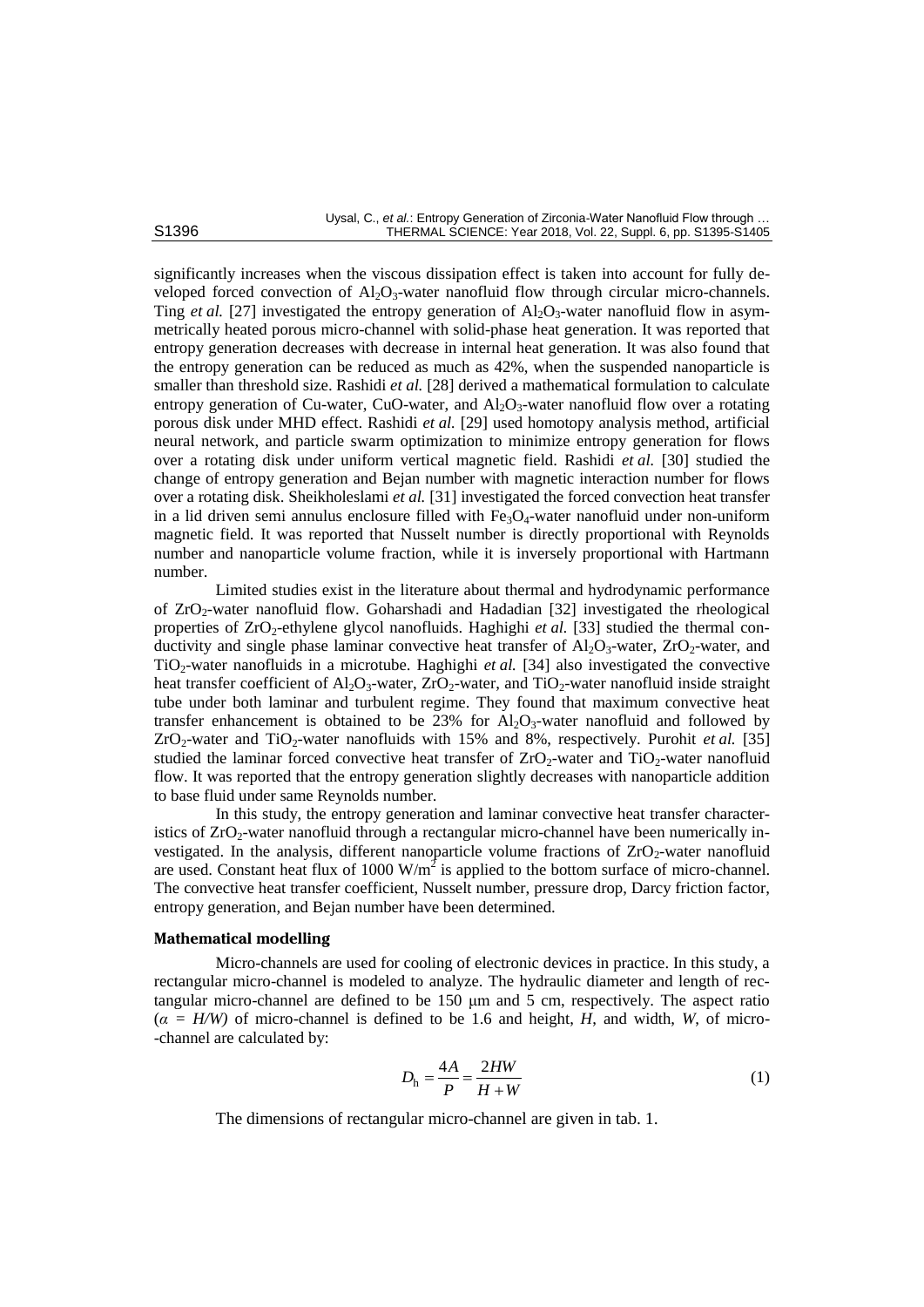|--|--|

| $\alpha = H/W$ | $D_{\rm h}$ [µm] | $L$ [cm] | $H$ [µm] | $W$ [µm] |
|----------------|------------------|----------|----------|----------|
| 1.U            | 150              |          | 195      | 121.875  |

In the mathematical modeling of single-phase steady-state incompressible laminar flow, the following governing equations are used:

$$
div(\rho V) = 0 \tag{2}
$$

$$
\operatorname{div}(\rho \vec{V} \vec{V}) = -\operatorname{grad} P + \operatorname{div}(\mu \operatorname{grad} \vec{V})
$$
 (3)

$$
\operatorname{div}(\rho C_P \vec{\nabla} T) = \operatorname{div}(k \operatorname{grad} T) \tag{4}
$$

In the governing equations, viscous dissipation, and radiation heat transfer are assumed to be negligible. In addition, natural convection effect is neglected since lower value of Richardson number compared with  $\text{Ri} = 0.1$ . Constant inlet velocity is applied, and the inlet velocity can be calculated *via* specified Reynolds number:

$$
U_{\text{inlet}} = \frac{\mu_{\text{nf}} \text{Re}}{\rho_{\text{nf}} D_h} \tag{5}
$$

where  $\mu_{\rm nf}$  [Pa⋅s] is the viscosity and  $\rho_{\rm nf}$  [kgm<sup>-3</sup>] – the density. The pressure outlet boundary condition is also applied. Constant heat flux of 1000  $W/m^2$  is applied to the bottom wall of rectangular micro-channel.

To solve the governing equations, the thermophysical properties of working fluid existing in the governing equations should be defined. The density and specific heat of ZrO2-water nanofluid can be defined with following equations which are based on conventional mixture theory [36], respectively:

$$
\rho_{\rm nf} = \varphi \rho_{\rm np} + (1 - \varphi) \rho_{\rm bf} \tag{6}
$$

$$
(\rho C_P)_{\text{nf}} = \varphi(\rho C_P)_{\text{np}} + (1 - \varphi)(\rho C_P)_{\text{bf}}
$$
\n(7)

where  $\varphi$  is the nanoparticle volume fraction and  $C_P$  [Jkg<sup>-1</sup>K<sup>-1</sup>] – the specific heat. The subscripts nf, np, and bf denote the nanofluid, nanoparticle, and base fluid, respectively.

The thermal conductivity of  $ZrO<sub>2</sub>$ -water nanofluid can be calculated by the following equation proposed by Hamilton and Crosser [37]:

by Hamilton and Crosser [37]:  
\n
$$
k_{\text{nf}} = \left[ \frac{k_{\text{np}} + (n-1)k_{\text{bf}} - (n-1)(k_{\text{bf}} - k_{\text{np}})\varphi}{k_{\text{np}} + (n-1)k_{\text{bf}} + (k_{\text{bf}} - k_{\text{np}})\varphi} \right] k_{\text{bf}}
$$
\n(8)

where  $k$  is the thermal conductivity coefficient and  $n -$  the nanoparticle shape factor and can be taken as 3 for spherical nanoparticles.

The viscosity of  $ZrO<sub>2</sub>$ -water nanofluid can be found by the following equation proposed by de Brujin [38] which is extended of Einstein model and applicable for spherical nanoparticles and high nanoparticle volume fractions: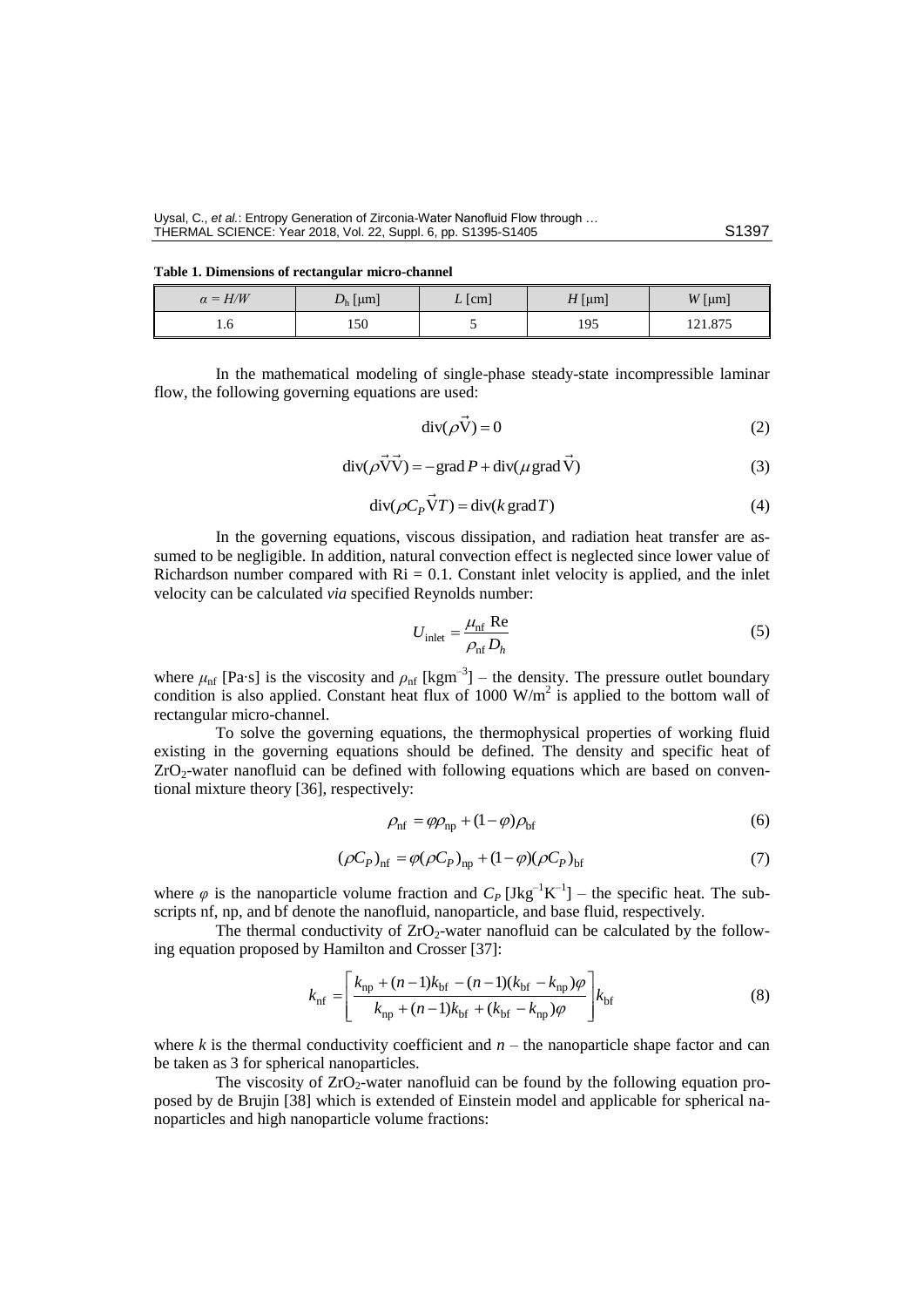$$
\mu_{\rm nf} = \left[ \frac{1}{1 - 2.5\varphi + 1.552\varphi^2} \right] \mu_{\rm bf}
$$
\n(9)

The thermophysical properties for base fluid and nanoparticle which are required to calculate the thermophysical properties of nanofluid are given in tab. 2.

**Table 2. Thermophysical properties for base fluid and nanoparticle [35, 39]**

| Material | $\rho$ [kgm <sup>-3</sup> $\tau$ | $C_P$ [Jkg <sup>-1</sup> K <sup>-1</sup> ] | $k$ [Wm <sup>-1</sup> K <sup>-1</sup> ] | $\mu$ [Pa·s] |
|----------|----------------------------------|--------------------------------------------|-----------------------------------------|--------------|
| Water    | 993.05                           | 4178                                       | 0.628                                   | 0.000695     |
| Zirconia | 5600                             | 418                                        | 2.8                                     |              |



**Figure 1. The mesh distribution of rectangular micro-channel**

|  | Table 3. Mesh independency test |  |
|--|---------------------------------|--|
|--|---------------------------------|--|

| Mesh   | Nu     | $\mathcal{f}$ | $\Delta Nu$<br>$\lceil\% \rceil$ | $\Delta f$<br>$\lceil\% \rceil$ |
|--------|--------|---------------|----------------------------------|---------------------------------|
| 4720   | 3.5527 | 0.05277       |                                  |                                 |
| 49600  | 3,7783 | 0.06101       | 6.35                             | 15.6                            |
| 144000 | 3.8085 | 0.06262       | 0.8                              | 2.65                            |
| 264654 | 3.8207 | 0.06296       | 0.32                             | 0.53                            |
| 465080 | 3.8268 | 0.06323       | 0.16                             | 0.44                            |
| 659568 | 3.8268 | 0.06339       | 0                                | 0.25                            |

Hexahedral mesh distribution is used in the modeling of rectangular micro-channel. Finer meshes are used in the near regions to walls and corners of rectangular micro-channel to provide more accurate solution. The mesh distribution of rectangular microchannel is shown in fig. 1.

Finite volume method is used to carry out the numerical computation. The governing equations are solved with boundary conditions. The SIMPLE algorithm is used to resolve velocity and pressure coupling [40]. In this method, the computational domain is divided into a number of cells. The location of the velocity components are at the center of the cell faces to which they are normal. The discretized form of continuity equation is obtained with applying finite volume method. Axial and transverse fluxes of momentum equation are found. To obtain the provisional values of velocity components, momentum equations are solved. Then making use of the approximate velocity solution, a pressure correction is evolved and also a velocity correction is obtained. Velocity and pressure corrections are linked. The advantage of this method is that transport rates across the faces of the control volumes can be computed without interpolation of velocity components. To discretize the momentum and energy equation, Green Gauss cellbased method is used. The convergence criterion of

 $10^{-6}$  is used in the iteration of governing equations. The CPU time is obtained to be approximately 225.67 seconds for the analyses.

Mesh independency test is carried out to make ineffective the effect of grid number on the results. Various grids are tested and the changes of average Nusselt number and average Darcy friction factor are obtained. The results are shown in tab. 3. To carry out the solutions, the model having 659568 grid numbers is selected as optimum mesh number.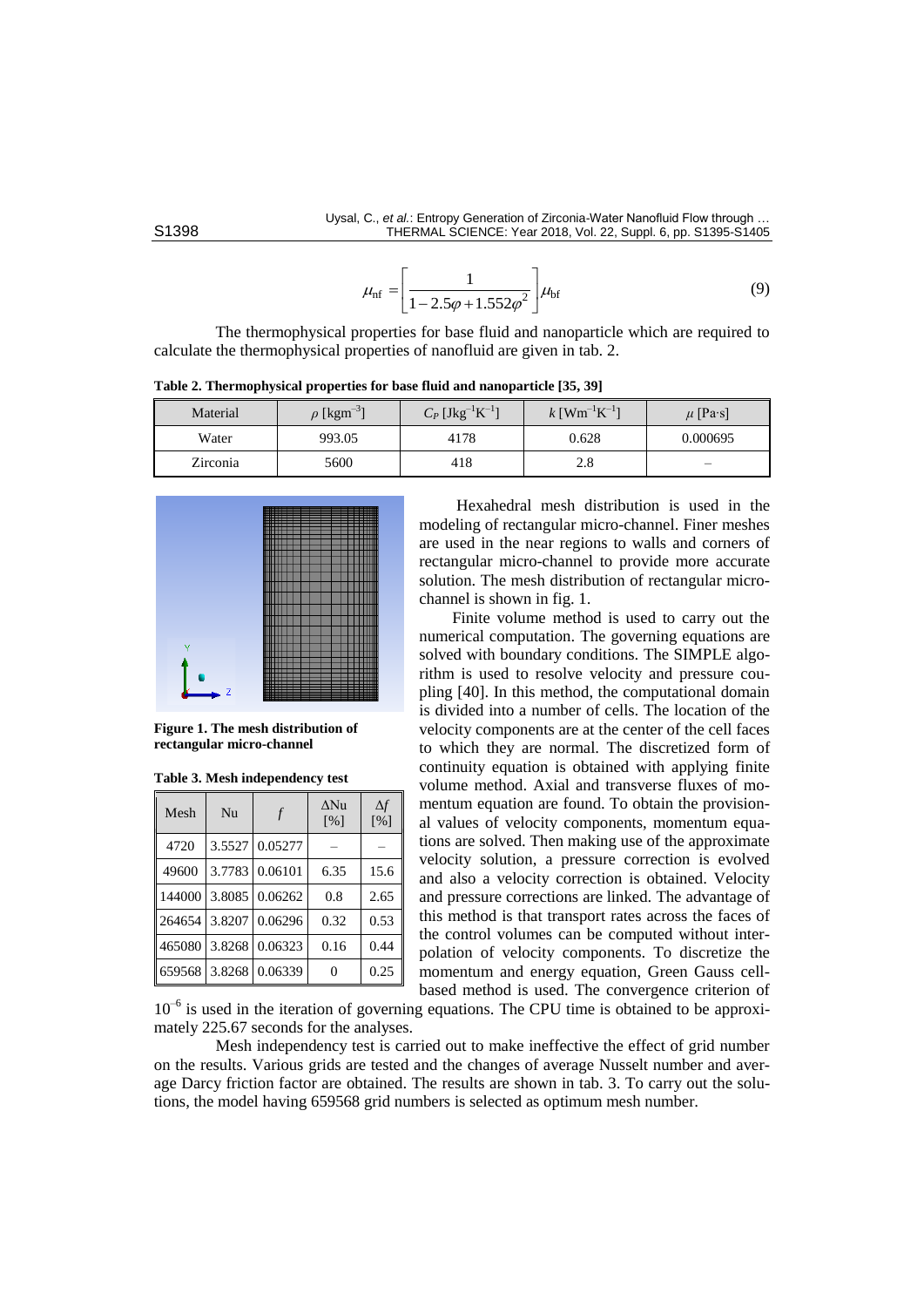

To test accuracy and consistency of selected model, the local Nusselt number values obtained from numerical solution of base fluid are compared with the correlation proposed for thermally developing flow in rectangular micro-channel by Lee and Garimella [41]. The comparison of results obtained by present study with that of Lee and Garimella is illustrated in fig. 2. As can be seen from fig. 2, the results obtained by the present study show good agreement with the results obtained by Lee and Garimella.

The dimensionless distance used in fig. 2 is expressed:

$$
X = \frac{x}{\text{Re} \, \text{Pr} \, D_{\text{h}}} \tag{10}
$$

where  $x$  [m] is axial distance and  $Pr$  – the Prandtl number. Local Nusselt number is defined by:

$$
Nu(x) = \frac{h(x)D_h}{k_{\text{nf}}}
$$
\n(11)

where  $h(x)$  is the local convective heat transfer and is expressed:

$$
h(x) = \frac{q''}{T_{\rm w}(x) - T_{\rm b}(x)}
$$
(12)

where  $q''$  [Wm<sup>-2</sup>] is the heat flux,  $T_w(x)$  [K] and  $T_b(x)$  [K] are local wall temperature and local bulk temperature, respectively.

The average convective heat transfer coefficient and average Nusselt number are calculated by following equations, respectively:

$$
h = \frac{1}{L} \int_{0}^{L} h(x) \, \mathrm{d}x \tag{13}
$$

$$
Nu = \frac{1}{L} \int_{0}^{L} Nu(x) dx
$$
 (14)

The average Darcy friction factor is calculated by:

$$
f = 2\frac{D_{\rm h}}{L} \frac{\Delta P}{\rho_{\rm nf} U^2} \tag{15}
$$

where  $\Delta P$  [Pa] is the pressure drop along the micro-channel and *U* [ms<sup>-1</sup>] – the velocity of working fluid.

The entropy generation per unit length for internal flow can be written [1]:

$$
\dot{S}_{\text{gen}}' = \dot{S}_{\text{gen, heat transfer}}' + \dot{S}_{\text{gen, fluid friction}}'
$$
 (16)

**Figure 2. The model accuracy test**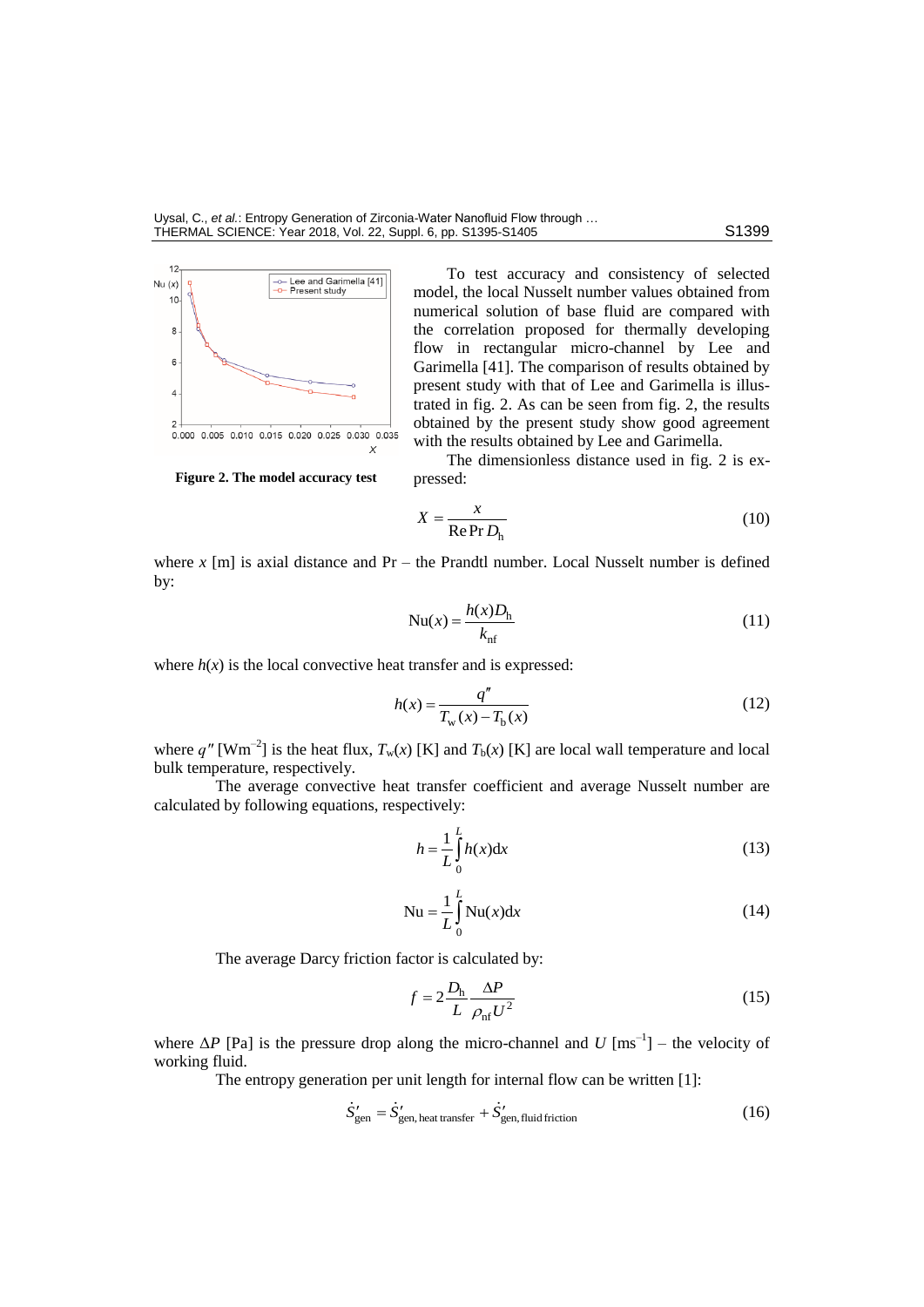where  $\dot{S}_{\text{gen, heat transfer}}'$  is defined as  $(q''^2 \pi D_h^2)/(k_{\text{nf}} T_b^2 \text{ Nu})$ , while  $\dot{S}_{\text{gen, fluid friction}}'$  is expressed as  $(8\dot{m}^3 f)/(\pi^2 \rho_{\text{nf}} T_b D_h^5)$ . The Bejan number can be written in the context of thermodynamics:

$$
Be = \frac{S'_{gen, heat transfer}}{\dot{S}'_{gen, heat transfer} + \dot{S}'_{gen, fluid friction}}
$$
 (17)

where  $\dot{S}_{\text{gen}}'$  [Wm<sup>-1</sup>K<sup>-1</sup>] is the entropy generation per unit length. Bejan number is defined as the ratio of heat transfer irreversibility to total irreversibility due to heat transfer and fluid friction.

#### **Results and discussion**

The fluid flow and heat transfer characteristics and entropy generation of  $ZrO<sub>2</sub>$ -water nanofluid flow through a rectangular micro-channel is numerically investigated. The flow is considered under single-phase, 3-D thermally developing incompressible steady-state laminar flow conditions. Reynolds number considered in this study is in the range of 100 and 1000. Constant heat flux of  $q'' = 1000 \text{ W/m}^2$  is applied to the bottom surface of rectangular micro--channel.

The variation of convective heat transfer coefficient with the Reynolds number for different nanoparticle volume fractions is illustrated in fig. 3. As can be seen from fig. 3, the convective heat transfer coefficient increases with increase in nanoparticle volume fraction of  $ZrO<sub>2</sub>$ -water nanofluid and Reynolds number. The convective heat transfer enhancements for 4.0% ZrO<sub>2</sub>-water nanofluid at Re = 100 and Re = 1000 are obtained to be 4.37% and 2.3% compared to pure water, respectively. Zirconia nanoparticles adding into the pure water deform the boundary-layer near to the wall of the micro-channel. Consequently, the convective heat transfer increases by this effect. Also, increasing nanoparticle volume fraction increases the deformation of the boundary-layer and convective heat transfer.

The variation of Nusselt number with the Reynolds number is shown in fig. 4. The Nusselt number decreases with increase in nanoparticle volume fraction of  $ZrO<sub>2</sub>$ -water nanofluid. The Nusselt number values obtained for 4.0% ZrO<sub>2</sub>-water at Re = 100 and Re = 1000 are 2.05% and 3.99% lower compared to that of pure water. In the calculations, it is observed that thermal conductivity coefficient increases 6.56 % when  $ZrO<sub>2</sub>$  nanoparticle addition of 4.0% to pure water. However, the maximum enhancement in convective heat



**Figure 3. Variation of convective heat transfer coefficient with the Reynolds number**



**Figure 4. Variation of Nusselt number with the Reynolds number**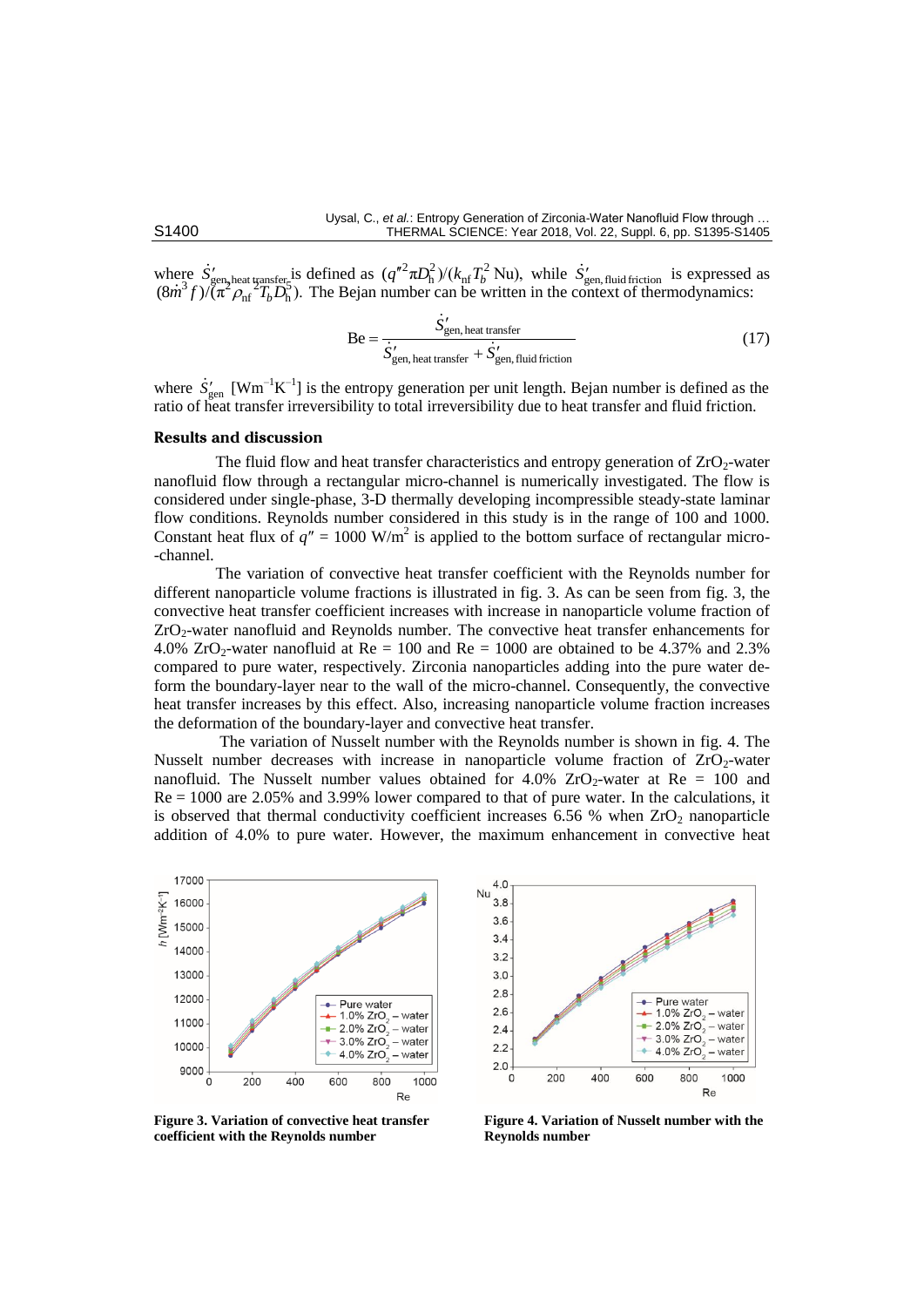transfer coefficient is obtained to be 4.37%. Higher enhancement in thermal conductivity coefficient compared to convective heat transfer coefficient reduces the Nusselt number.

The variation of pressure drop with the Reynolds number for different nanoparticle volume fractions is illustrated in fig. 5. As can be seen from fig. 5, the pressure drop increases with increase in nanoparticle volume fraction of  $ZrO<sub>2</sub>$ -water nanofluid. The pressure drops for 4.0% ZrO<sub>2</sub>-water nanofluid at Re = 100 and Re = 1000 are 3.53% and 3.54% higher compared to that of pure water, respectively. Adding the zirconia nanoparticles into the pure water increase the viscosity of the nanofluid progressively. This effect increases the pressure drop since the pressure drop into the micro-channel depends mostly on viscosity of the working fluid.

The variation of Darcy friction factor with the Reynolds number is illustrated in fig. 6. It is observed that  $ZrO<sub>2</sub>$  nanoparticle addition to pure water does not affect the Darcy friction factor of flow. Increasing volume fraction of the nanofluid increases the pressure drop into the micro-channel. However, this increment has no effect on Darcy friction factor. In addition, increase of the pressure drop is nearly close to the value of the increment of the density of nanofluid. Hence, the Darcy friction factor is not affected by the increasing of volume fraction of nanofluid.



**Figure 5. Variation of pressure drop with the Reynolds number**

**Figure 6. Variation of Darcy friction factor with the Reynolds number**

Figure 7 shows the variation of entropy generation due to heat transfer with the Reynolds number. As can be seen from fig. 7, the entropy generation due to heat transfer decreases with increase in Reynolds number or nanoparticle volume fraction of nanofluid. The entropy generations due to heat transfer obtained for 4.0%  $ZrO_2$ -water nanofluid at Re = 100 and Re = 1000 are 4.19% and 2.25% lower compared to that of pure water, respectively. This decrement in entropy generation due to heat transfer is due to bulk temperature and convective heat transfer increase with increasing nanoparticle volume fraction of  $ZrO<sub>2</sub>$ -water nanofluid. Also, increasing the Reynolds number increases the Nusselt number and decreases the bulk temperature. Increment in Nusselt number is higher compared to decrement in the bulk temperature. Therefore, entropy generation due to heat transfer decreases with increase in Reynolds number.

The variation of entropy generation due to fluid friction with the Reynolds number is illustrated in fig. 8. It is observed that entropy generation due to fluid friction increases with increasing Reynolds number while it decreases with increasing nanoparticle volume fraction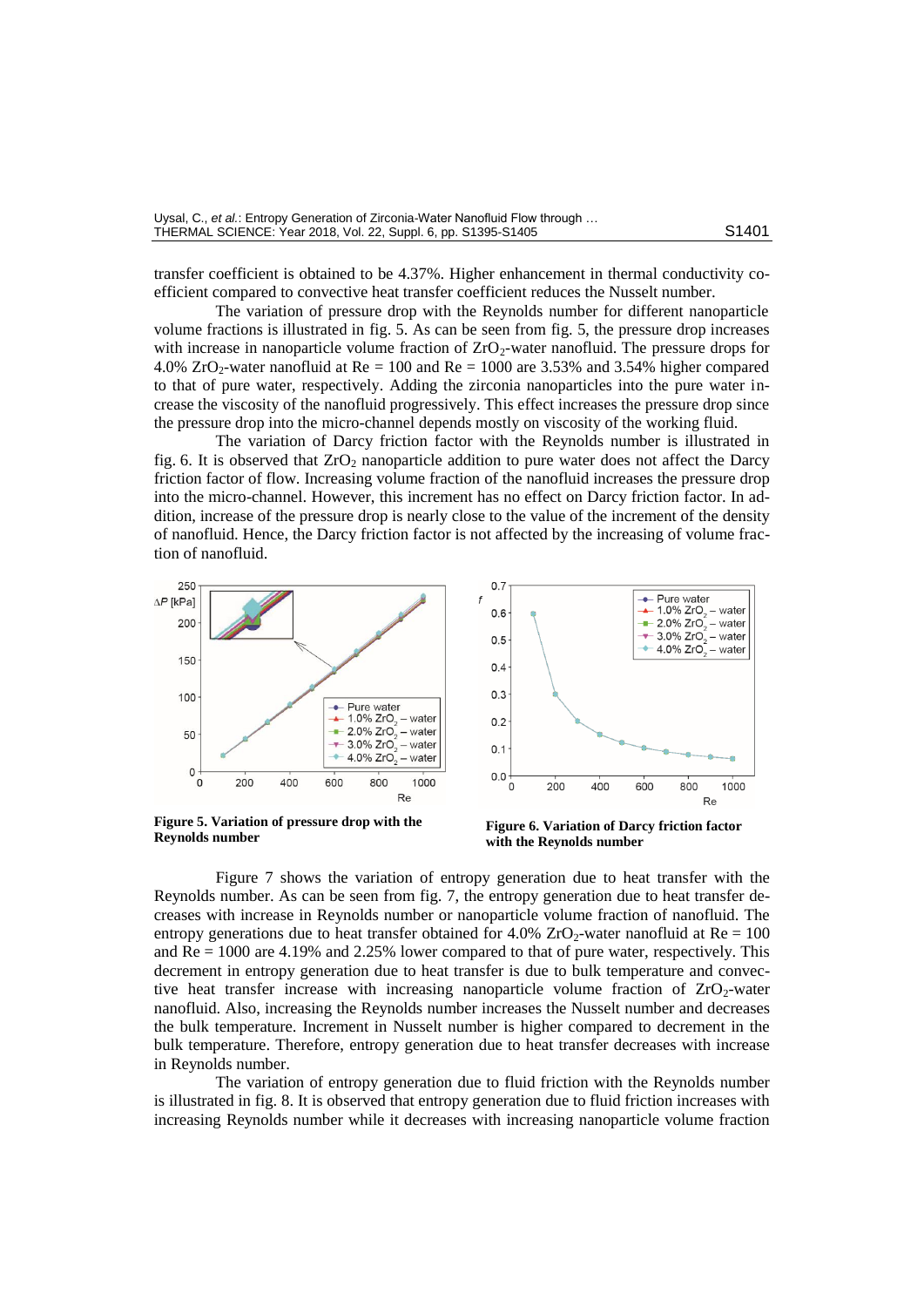#### Uysal, C., *et al.*: Entropy Generation of Zirconia-Water Nanofluid Flow through … S1402 THERMAL SCIENCE: Year 2018, Vol. 22, Suppl. 6, pp. [S1395-](#page-0-0)[S1405](#page-10-0)

of  $ZrO<sub>2</sub>$ -water nanofluid. The entropy generations due to fluid friction obtained for 4.0%  $ZrO<sub>2</sub>$ -water nanofluid at Re = 100 and Re = 1000 are 3.25% and 3.24% lower than that of pure water, respectively. The source of reduction in entropy generation due to fluid friction results from that the  $ZrO<sub>2</sub>$  nanoparticle addition to pure water leads to increase in bulk temperature. The analyses are performed on defined Reynolds number values. The  $ZrO<sub>2</sub>$  nanoparticle addition to pure water leads to increase in velocity to provide defined Reynolds number value. Although the density and velocity increase with  $ZrO<sub>2</sub>$  nanoparticle addition to pure water, the entropy generation due to fluid friction decreases with increasing nanoparticle volume fraction of  $ZrO<sub>2</sub>$ -water nanofluid. This is because increment in bulk temperature is higher than that of velocity and density.



**Figure 7. Variation of entropy generation due to heat transfer with the Reynolds number**



**Figure 9. Variation of total entropy generation with the Reynolds number**



**Figure 8. Variation of entropy generation due to fluid friction with the Reynolds number**



**Figure 10. Variation of Bejan number with the Reynolds number**

Figure 9 shows that the variation of total entropy generation with Reynolds number. It is observed that total entropy generation due to heat transfer and fluid friction decreases with increase in nanoparticle volume fraction of  $ZrO<sub>2</sub>$ -water nanofluid. The total entropy generation obtained for 4.0% ZrO<sub>2</sub>-water nanofluid at Re = 100 and Re = 1000 are 3.27% and 3.24% lower than that of pure water, respectively. It is also observed that the entropy genera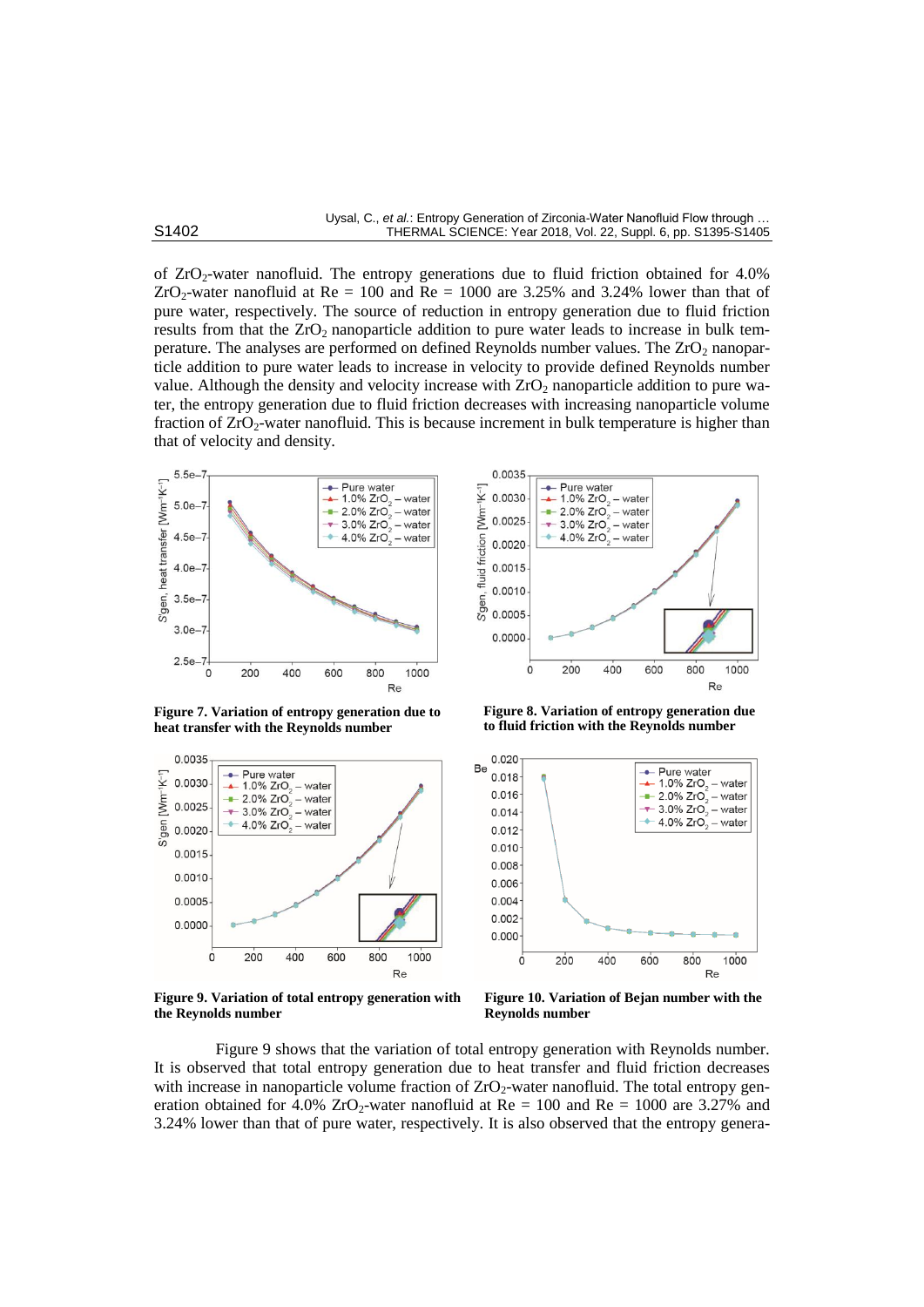tion due to fluid flow is dominant for flow through micro-channel. This fact is compatible with the results of Singh *et al.* [25].

The variation of the Bejan number with the Reynolds number is illustrated in fig. 10. It is observed that the Bejan number decreases with increase in Reynolds number. Moreover, the Bejan number is not almost affected by the  $ZrO<sub>2</sub>$  nanoparticle addition to pure water.

#### **Conclusions**

The fluid-flow and heat transfer characteristics and entropy generation of  $ZrO<sub>2</sub>$ water nanofluid flow through a rectangular micro-channel are numerically investigated under single-phase steady-state laminar flow conditions. The convective heat transfer coefficient increases with increasing nanoparticle volume fraction of  $ZrO<sub>2</sub>$ -water nanofluid. However, this increment is not higher than 4.37% compared to pure water for whole study because of that the  $ZrO<sub>2</sub>$  has low thermal conductivity coefficient. Contrary to convective heat transfer, Nusselt number decreases with increase in nanoparticle volume fraction of  $ZrO<sub>2</sub>$ -water nanofluid. It is due to that increment in thermal conductivity coefficient is higher than that of convective heat transfer when  $ZrO<sub>2</sub>$  nanoparticle added to pure water. The Darcy friction factor is not affected by  $ZrO<sub>2</sub>$  nanoparticle addition to pure water, although the pressure drop increases with increasing of nanoparticle volume fraction of  $ZrO<sub>2</sub>$ -water nanofluid. This means that dimensionless pressure drop does not change with  $ZrO<sub>2</sub>$  nanoparticle addition to pure water. The entropy generations due to heat transfer and due to fluid friction decrease with increase in nanoparticle volume fraction of  $ZrO<sub>2</sub>$ -water nanofluid. It is found that the entropy generation due to fluid friction is dominant. This is due to micro-channels have small hydraulic diameter.

## **Acknowledgment**

This study was supported by Scientific Research Projects Coordination Unit of Karabuk University (Project Number: KBUBAP-17-YD-223).

### **Nomenclature**

- $A$  area,  $[m^2]$
- Be Bejan number
- $C_P$  specific heat, [Jkg<sup>-1</sup>K<sup>-1</sup>]
- $D<sub>h</sub>$  hydraulic diameter, [m]
- *f* Darcy friction factor
- $H$  height, [m]
- $h$  convective heat transfer coefficient,  $[\text{Wm}^{-2}\text{K}^{-1}]$
- k conductive heat transfer coefficient,  $[\text{Wm}^{-1}\text{K}^{-1}]$
- $L$  length,  $[m]$
- $\dot{m}$  mass-flow rate, [kgs<sup>-1</sup>]
- *n* nanoparticle shape particle
- Nu Nusselt number
- *P* pressure, [Pa]
- Pr Prandtl number
- $q''$  heat flux, [ $Wm^{-2}$ ]
- Re Reynolds number
- Ri Richardson number
- $S'_{\text{gen}}$  entropy generation rate per unit length,  $[\text{Wm}^{-1}\text{K}^{-1}]$
- $T_{\rm g}^{\rm gca}$  temperature, [K]<br> $\rm{V}$  velocity vector
- velocity vector

*W* – width, [m]<br>*X* – dimension  $-$  dimensionless distance

*x –* distance, [m]

# *Subscripts*

- 
- $b bulk$
- bf base fluid
- nf nanofluid
- np nanoparticle
- w wall
- div divergence
- grad gradient

*Greek symbols*

*μ* – dynamic viscosity [Pa∙s]

 $\rho$  – density [kgm<sup>-3</sup>]

*φ* – volumetric fraction [%]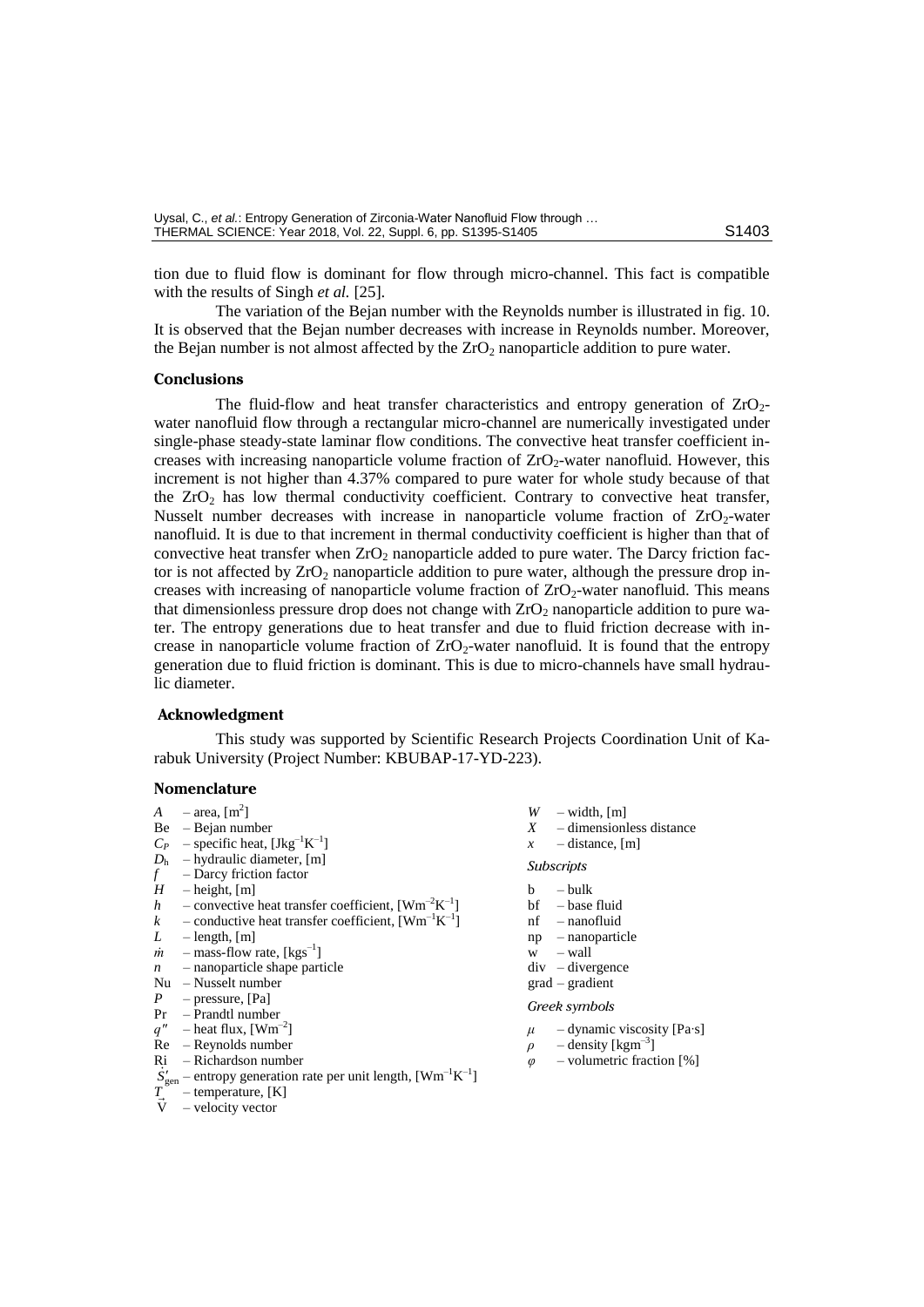#### **References**

- [1] Bejan, A., *Entropy Generation through Heat and Fluid Flow,* John Wiley and Sons, New York, 1982
- [2] Choi, S. U. S., Eastman, J. A., Enhancing Thermal Conductivity of Fluids with Nanoparticles, *Proceedings,* ASME International Mechanical Engineering Congress and Exposition, San Francisco, Cal., USA, p.p. 1-8, 1995
- [3] Moghaieb, H. S., et al., Engine Cooling Using Al<sub>2</sub>O<sub>3</sub>/Water Nanofluids, Applied Thermal Engineering, *115* (2017), Mar., pp. 152-159
- [4] Tzeng, S. C., *et al*., Heat Transfer Enhancement of Nanofluids in Rotary Blade Coupling of Four-Wheel-Drive Vehicles, *Acta Mechanica*, *179* (2005), 1-2, pp. 11-23
- [5] Kole, M., Dey, T. K., Thermal Conductivity and Viscosity of Al<sub>2</sub>O<sub>3</sub> Nanofluid Based on Car Engine Coolant, *Journal of Physics D: Applied Physics*, *43* (2010), 31, ID 315501
- [6] Chougule, S. S., Sahu, S. K., Comparative Study of Cooling Performance of Automobile Radiator Using Al2O<sup>3</sup> -Water and Carbon Nanotube-Water Nanofluid, *Journal of Nanotechnology in Engineering and Medicine*, *5* (2014), 1, ID 010901
- [7] Tyagi, H., *et al*., Predicted Efficiency of a Low-Temperature Nanofluid-Based Direct Absroption Solar Collector, *Solar Energy Engineering*, *131* (2009), 4, ID 0410041-7
- [8] Otanicar, T. P., *et al*., Nanofluid-Based Direct Absroption Solar Collector, *Journal of Renewable and Sustainable Energy*, *2* (2010), 3, ID 033102
- [9] Yousefi, T., *et al.*, An Experimental Investigation on the Effect of Al<sub>2</sub>O<sub>3</sub>/H<sub>2</sub>O Nanofluid on the Efficiency of Flat-Plate Solar Collectors, *Renewable Energy*, *39* (2012), 1, pp. 293-298
- [10] Khan, J. A., *et al*., Three-Dimensional Flow of Nanofluid over a Non-Linearly Stretching Sheet: An Application to Solar Energy, *International Journal of Heat and Mass Transfer*, *86* (2015), July, pp. 158-164
- [11] Kaya, H., *et al*., Experimental Investigation of Thermal Performance of an Evacuated U-Tube Solar Collector with ZnO-Ethylene Glycol-Pure Water Nanofluids, *Renewable Energy*, *122* (2018), July, pp. 329- 338
- [12] Rashidi, I., et al., Natural Convection of Al<sub>2</sub>O<sub>3</sub>/Water Nanofluid in a Square Cavity: Effects of Heterogeneous Heating, *International Journal of Heat and Mass Transfer*, *74* (2014), July, pp. 391-402
- [13] Said, Z., *et al*., Analysis of Exergy Efficiency and Pumping Power for a Conventional Flat Plate Solar Collector Using SWCNTs Based Nanofluid, *Energy and Buildings*, *78* (2014), Aug., pp. 1-9
- [14] Kulkarni, D. P., *et al*., Application of Nanofluids in Heating Buildings and Reducing Pollution, *Applied Energy*, *86* (2009), 12, pp. 2566-2573
- [15] Hadad, K., *et al.*, Numerical Study of Single and Two-Phase Models of Water/Al<sub>2</sub>O<sub>3</sub> Nanofluid Turbulent Forced Convection Flow in VVER-1000 Nuclear Reactor, *Annals of Nuclear Energy*, *60* (2013), Oct., pp. 287-294
- [16] Zarifi, E., Jahanfarnia, G., Subchannel Analysis of TiO<sub>2</sub> Nanofluid as the Coolant in VVER-1000 Reactor, *Progress in Nuclear Energy*, *73* (2014), May, pp. 140-152
- [17] Hadad, K., *et al*., Nanofluid Application in Post SB-LOCA Transient in VVER-1000 NPP, *Annals of Nuclear Energy*, *79* (2015), May, pp. 101-110
- [18] Selvakumar, P., Suresh, S., Convective Performance of CuO/Water Nanofluid in an Electronic Heat Sink, *Experimental Thermal and Fluid Science*, *40* (2012), July, pp. 57-63
- [19] Kadri, S., *et al.*, A Vertical Magneto-Convection in Square Cavity Containing a Al<sub>2</sub>O<sub>3</sub>+Water Nanofluid: Cooling of Electronic Compounds, *Energy Procedia*, *18* (2012), 2012, pp. 724-732
- [20] Ijam, A., Saidur, R., Nanofluid as a Coolant for Electronic Devices (Cooling of Electronic Devices), *Applied Thermal Engineering, 32* (2012), Jan., pp. 76-82
- [21] Moghaddami, M., *et al*., Second Law Analysis of Nanofluid Flow, *Energy Conversion and Management*, *52* (2011), 2, pp. 1397-1405
- [22] Chen, C. K., *et al*., Heat Transfer and Entropy Generation in Fully-Developed Mixed Convection Nanofluid Flow in Vertical Channel, *International Journal of Heat and Mass Transfer*, *79* (2014), Dec., pp. 750-758
- [23] Saha, G., Paul, M. C., Analysis of Heat Transfer and Entropy Generation of TiO<sub>2</sub>-Water Nanofluid Flow in a Pipe under Transition, *Procedia Engineering*, *105* (2015), 2015, pp. 381-387
- [24] Anand, V., Entropy Generation Analysis of Laminar Flow of a Nanofluid in a Circular Tube Immersed in an Isothermal External Fluid, *Energy*, *93* (2015), Part 1, pp. 154-164
- [25] Singh, P. K., *et al*., Entropy Generation Due to Flow and Heat Transfer in Nanofluids, *International Journal of Heat and Mass Transfer*, *53* (2010), 21-22, pp. 4757-4767